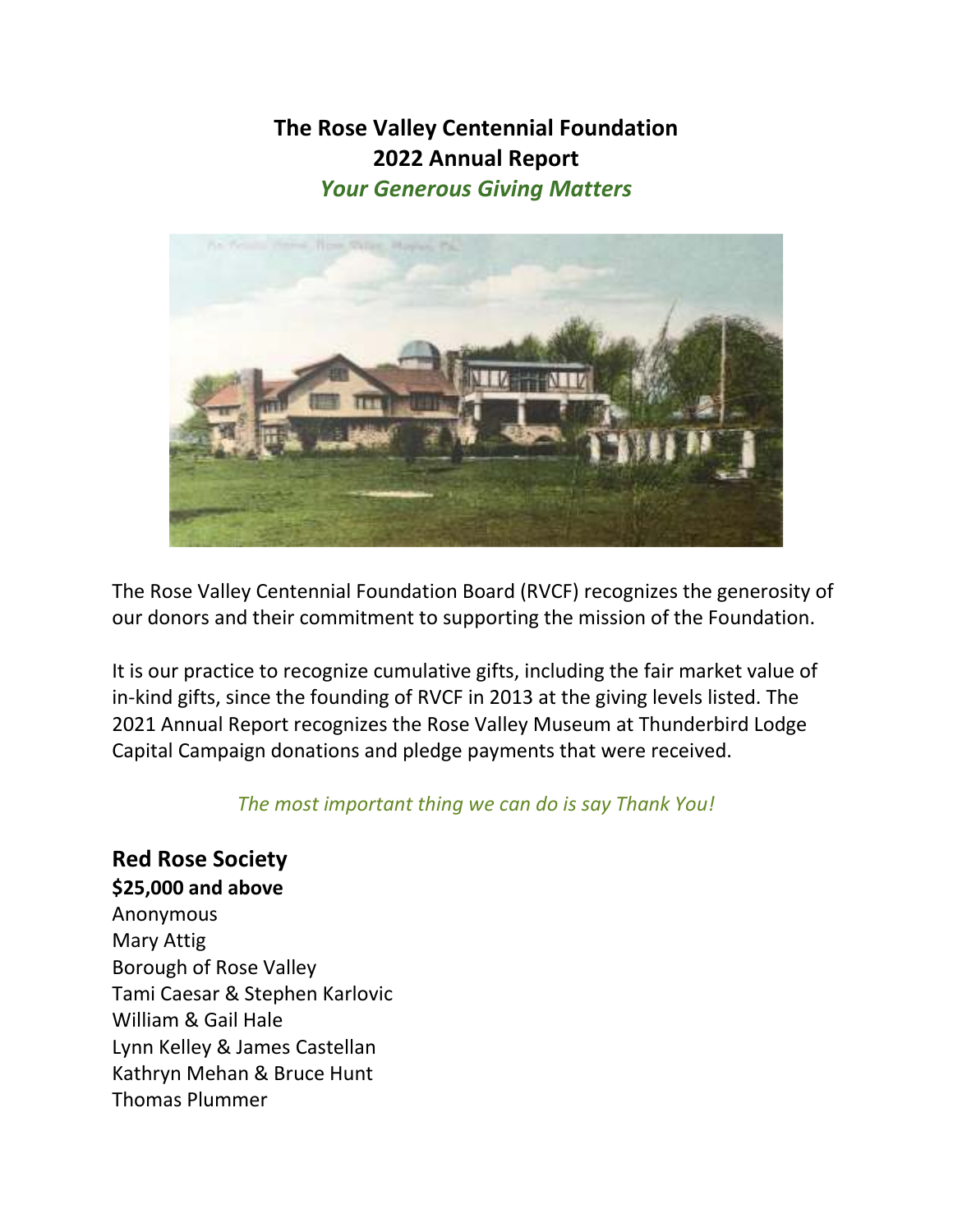Georgena & James Scanlan Trudy & Laird Slade Estate of Stephanie Stachniewicz Thomas Family Foundation Annis (Nancy) Townsend

## **William Lightfoot Price Level \$10,000 to \$24,999**

Jon Bauer Katherine Keefe & Edward (Nick) Slagis Mary Jane & Paul Penzo Patricia & John Reohr Mimi & Craig Spangler

## **Vernon Brothers Level**

**\$5,000 to \$9,999**  Janet & John Caldwell Margaret Christensen Oscar Fitzgerald Alison & William Keffer Ginger & Andrew Lewis Morris & Robert Potter Beverly & Michael Smith

# **Maurice Saul Level \$2,500 to \$4,999**  Anonymous Ryan Berley Andy & Donald Detterline Ursula & William Erb Susan & William Essick Laurie Grant James Harrison Cheryl Haze & Bruce Leuhrs Paula & Robert Healy Mary Herzog Scott Laughlin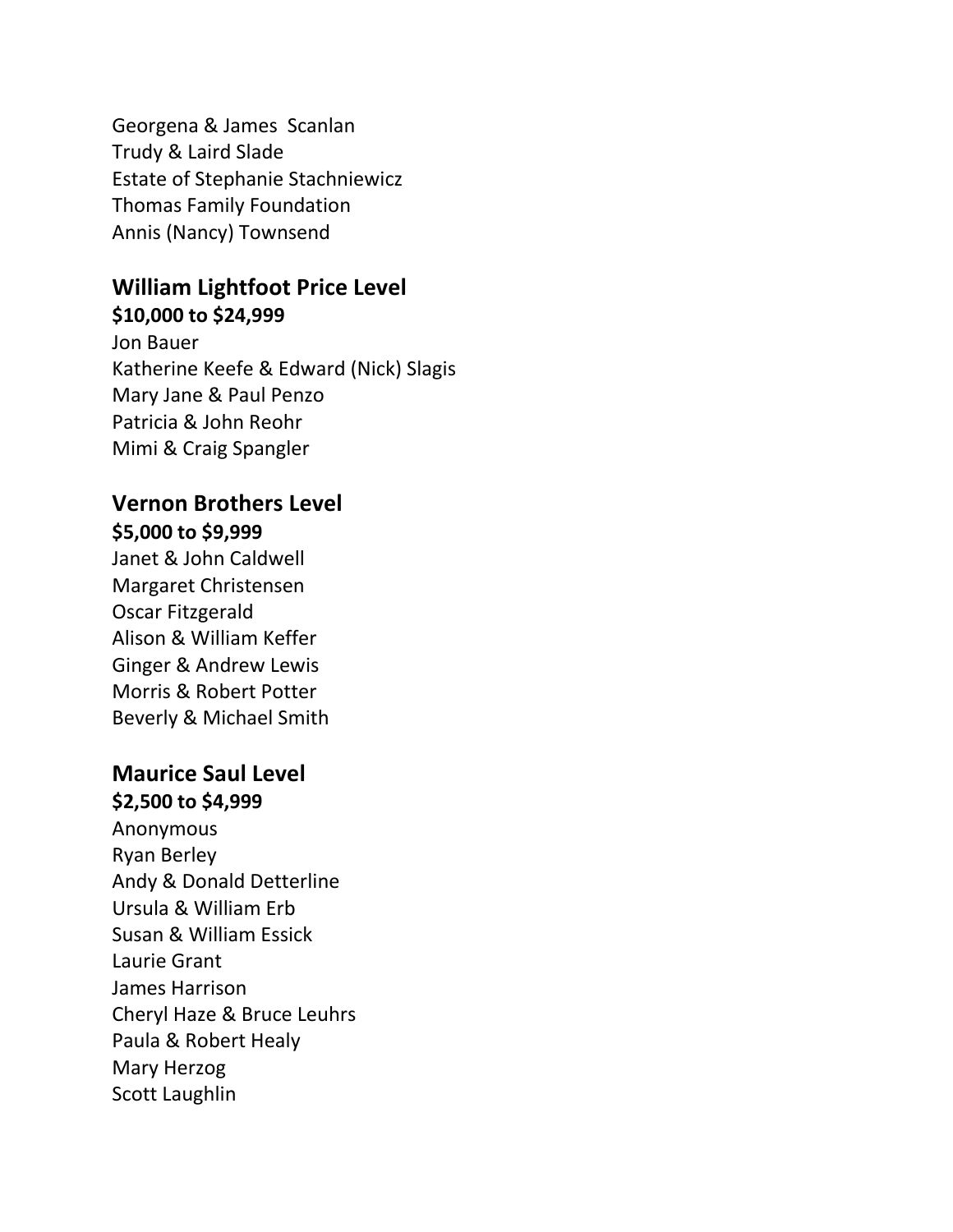Pamela & Kurt Medina Stephanie Middleton & William Carr Kathleen & John Neilson Saundra & Geoffrey Shepard Deidre Watters & Peter Howell Susan Weil & Michael Adesman

### **Charles Shoen Level \$1,000 to \$2,499**

Cecilia & Chad Bardone Joanne & William Cavanagh Eileen & Robert Cramer Margaret & David Dee Margaret & John Ewing Drucila & Carl Finkbeiner Merle & Steven Fischer Susan & Joseph Hare Michael Josbena Janice & Rusty Keuhn Rose Valley Folk Beth & Samuel Ruby Charles Seltzer Anne Marie & John Smith Sandra Strine & Kenneth Stein Mina & Earl Varney Judith Voet

#### **Mary McLaughlin Level \$500 to \$999**

Michele & David Bozentka Gretchen & Scott Bruce Annette & Frederick Bushman Ralph Eagle Margaret & David Firn Carolyn & Francis Forwood Barbara Fuldner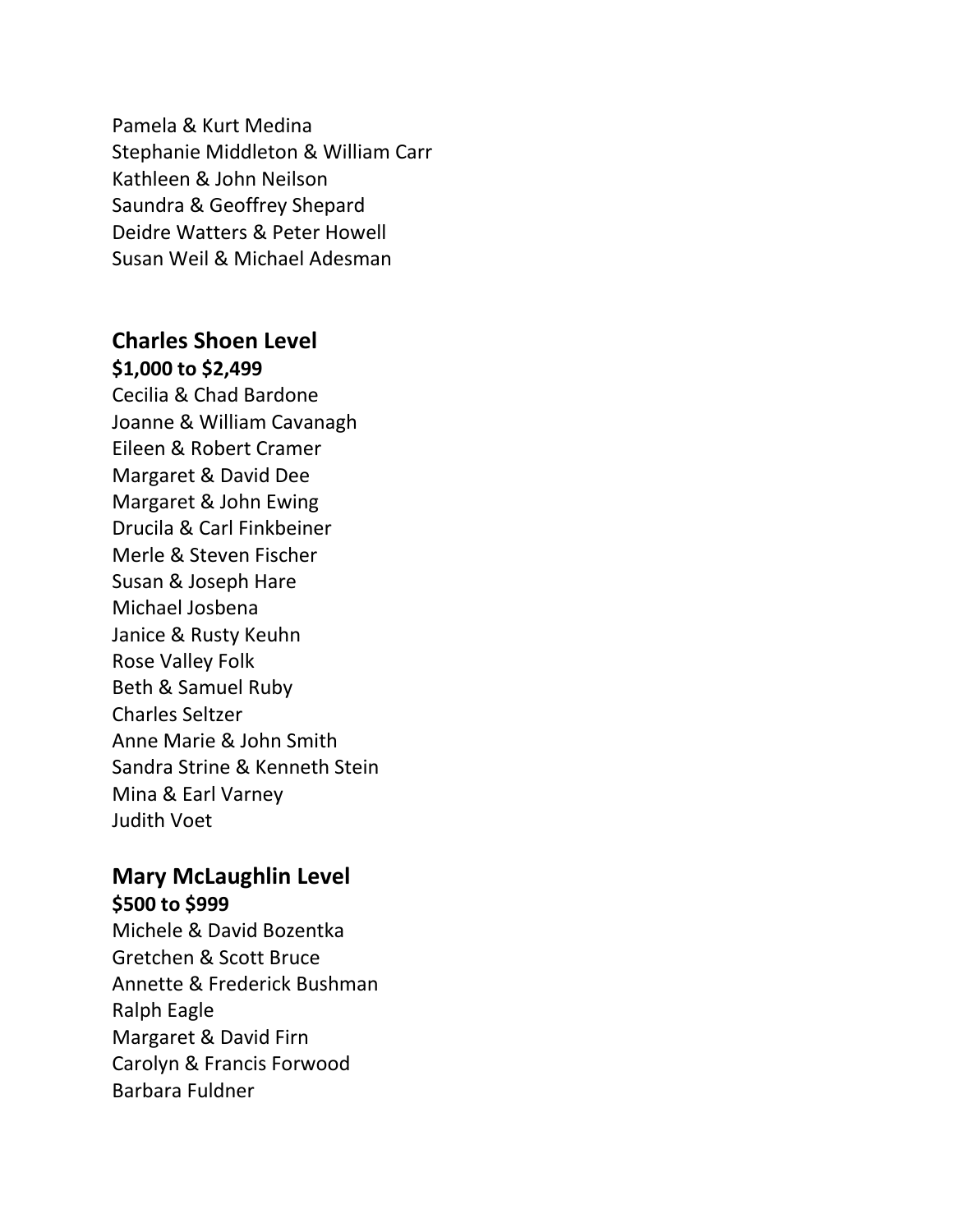Lynn & Alan Gee Virginia Gibson & Lawrence Kutys Charles Goldsmith Janet & Martin Goldstein Cheryl Harner & Malcom McHarg Cornelia & Lothar Haselberger Millicent & Kenneth Hull Rosa Kurtz Debra & Kenneth Margolis Richard Nelson Priscilla & Glenn Sass Willa & James Schell N. Thayer Schroeder Julia Welbon Winnie Zhang & Roger Luo

### **George Greer Level \$100 to \$499**

Frank Antico Jr. Katherine Barham Suzanne & Thomas Barton Debra & Carl Becht Margaret Bello & Michael Oswald Beatrice & Thomas Biester Janine & Daniel Bernstein Tracy Bouvette & Rebecca Carovillano Anne & Thompson Bradley Brynne & Marc Bruno Luigi Cianci Monroe Citrenbaum Rebecca Cooke & Russell Lorraine Cramer Grandchildren Rodney Dexter Wendy & Michael Dignazio Margaret & Norman Edmonson Carole & David Erbe Rebecca Finley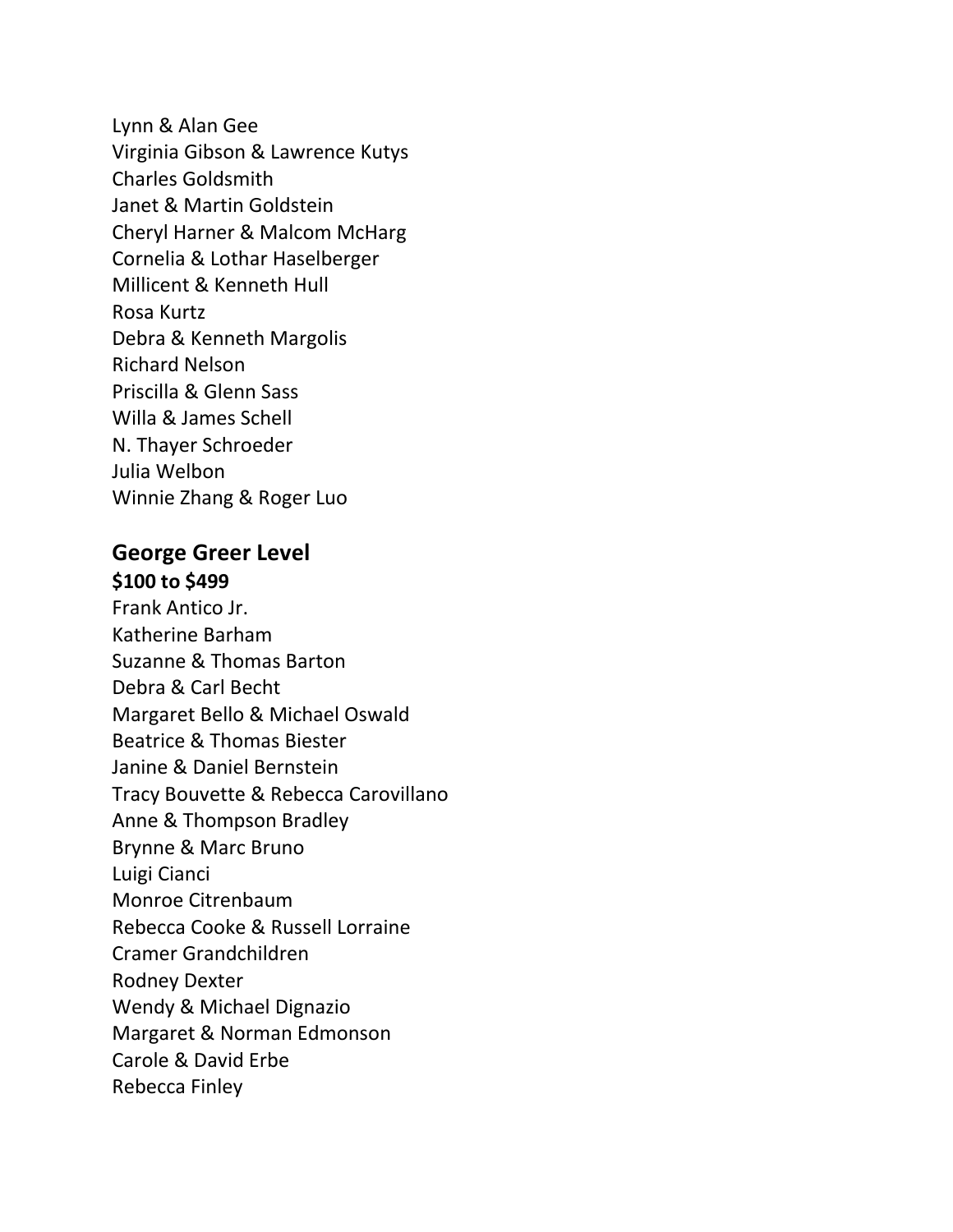Mary & John Flynn Deborah & James Fooskas Clarence Fortner Karen & Stephen Goodman Corinna & William Graziani Virginia & George Greer Margery Howe Jane & John Hutchinson Richard Jacob Christiana Jacobsen Sue Ann Keilbaugh Oliver Keithley Laurie & Sidney Kolpas Marilyn & Edmond Koons Carol Kroch & Geoffrey Cox Erminia Kubiak William Kupprion Sara & Robert Laird Theodora Lengowski Ruth Lindeborg & Leonard Busby Jeanne Lovern Kathleen & Eugene Martell Jennifer & James McGaffin Barbara & Alfred Meyer Richard Meyer Jane Miluski Camille & Kevin Morrison Susan Murray Carol & Stuart Ockman Regina O'Connor Sharon & Thomas Plummer Mary Ann & Gerry Perry Matilda & Ernest Prudente Martha Ralphe Miriam Reisbord Jennifer & Christopher Reynolds Gabrielle & Michael Rinaldi